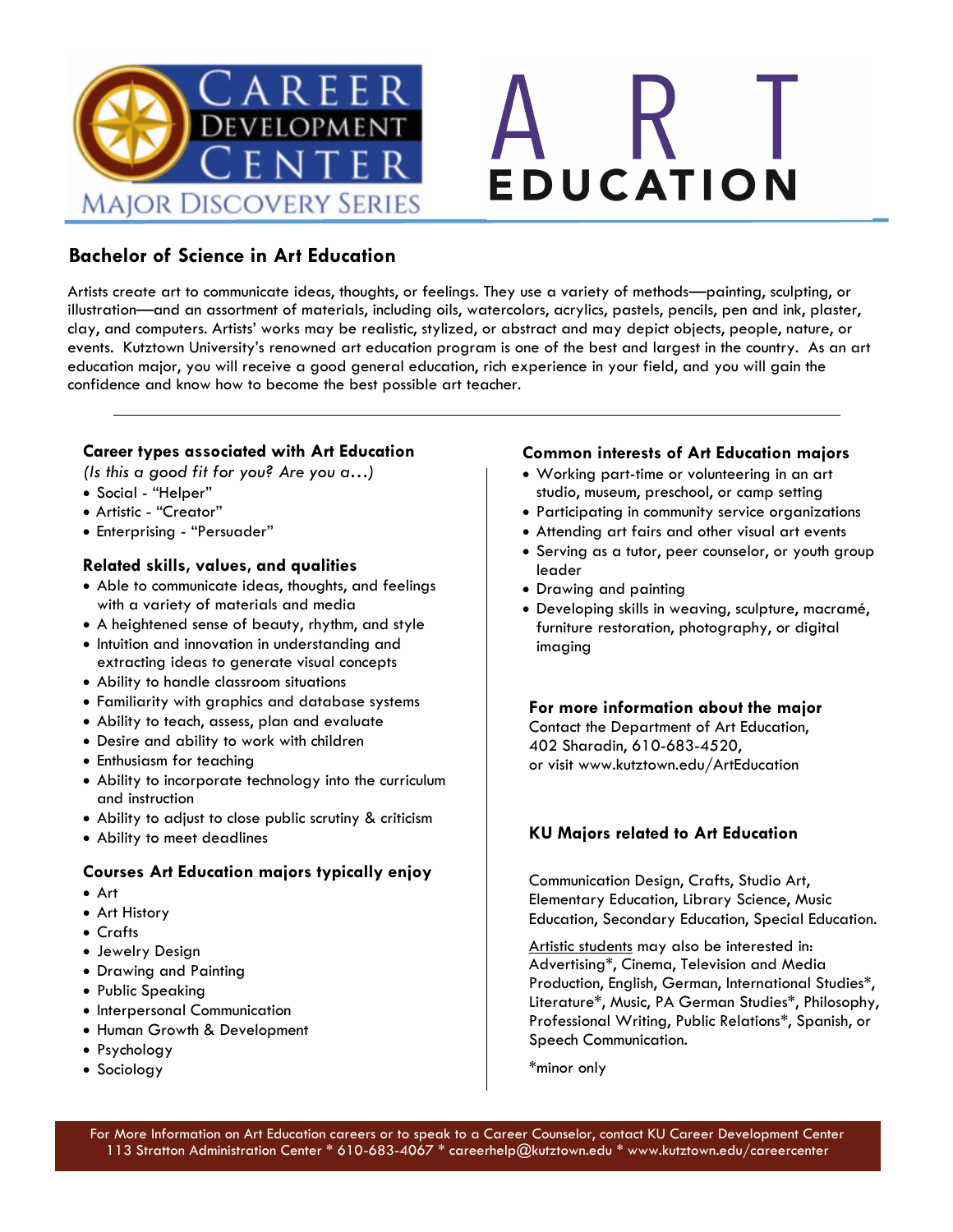# **FOUR STEPS TO SUCCESS**

#### OVER > EXPERIENCE >IMPLEMENT EXPLORE DISC

## 1 <sup>ST</sup> YEAR

- Enroll in the Career Exploration Certificate.
- Attend info sessions to learn about career development and personal branding.
- Take a career assessment to identify and confirm interests.
- Get involved in campus clubs and organizations.
- Develop basic workplace skills through jobs or volunteer work.
- Talk with professors, family, and friends about career ideas.
- Conduct informational interviews with professionals working in fields of interest.
- Develop a relationship with your professors and faculty advisor.

#### $2<sup>ND</sup>$ YEAR

- Meet with CDC career coach.
- Attend info sessions to learn about resume writing, and externships.
- Confirm your choice of major and consider options for double major or minor.
- Research careers of interest.
- Complete a job shadowing (externship) experience.
- Seek meaningful employment or volunteer work in a field related to your major.
- Explore options for undergraduate research and study abroad.
- Write a resume and have it reviewed by the CDC.
- Manage your online presence.

# 3RD YFAR

- Enroll in the Career Success Certificate.
- Complete an internship and/or undergraduate research.
- Attend info sessions about internships, interviewing, job search strategies, and grad school.
- Build a LinkedIn profile and continue to monitor your online presence.
- Complete a mock interview.
- Build skills through research projects, part-time employment, and volunteer work.
- Participate in employer panels, site visits, & networking events.
- Attend internship & job fairs.
- Take on a leadership role in a student organization or work.
- Consider graduate school options and prepare for

### 4<sup>TH</sup> YEAR

- Attend your Senior Kick-off session and other info sessions to prepare for job search/grad school.
- Update your resume and LinkedIn profile.
- Create cover letter drafts.
- Gain experience through internships and/or undergraduate research.
- Secure references for job/grad school applications.
- Create your "30 second" commercial/elevator pitch.
- Meet with CDC to develop job search strategies.
- Research employers.
- Network with professionals through events and social media.
- Join a professional organization in your discipline.
- Attend the senior etiquette luncheon or dinner.
- Participate in job fairs and on-campus interviewing.

### **Sample Career Titles**

Art Education majors can be found working in a wide variety of career fields. Here are just some career titles that may be of interest. Please note that some jobs may require further education and training.

- Adult Education Teacher
- **Advertiser**
- Alumni Relations Coordinator
- Animator
- Architectural Conservationist
- Art Appraiser
- Art Auctioneer • Art Conservationist
- Art Critic
- Art Director
- Artist
- Art Investor
- Art Lawyer
- Art Supply Store Manager
- Art Teacher • Art Therapist
- Assistant Principal
- Book Illustrator
- Cartoonist
- College Professor
- Commercial Designer
- Community/Public Service Administrator
- **Curator**
- Costume Designer
- Day Care Administrator
- Educational Programmer
- Education and Training Administrator **Education Management Specialist**
- Educational Administrator
- Education Consultant
- Educational Materials Sales Rep.
- Elementary School Teacher
- Fashion Designer
- Graphic Designer
- Guidance Counselor
- Furniture Designer
- Greeting Card Illustrator<br>• Interior Designer
- Interior Designer
- Internet/Web Page Designer

To learn more about these careers, visit http://online.onetcenter.org or www.bls.gov/oco.

- Jewelry Designer<br>• Layout Editor
- Layout Editor
- Newspaper Artist
- Painter or Sculptor
- Paintings Restorer
- Peace Corps/VISTA Worker
- Personnel Director
- **Photojournalist**
- Photographer
- Preschool Administrator
- Preschool Teacher
- **Principal**
- Publisher

• Tutor

- Secondary School Teacher
- Set Designer
- Student Affairs Administrator
- Curriculum Specialist Textile Designer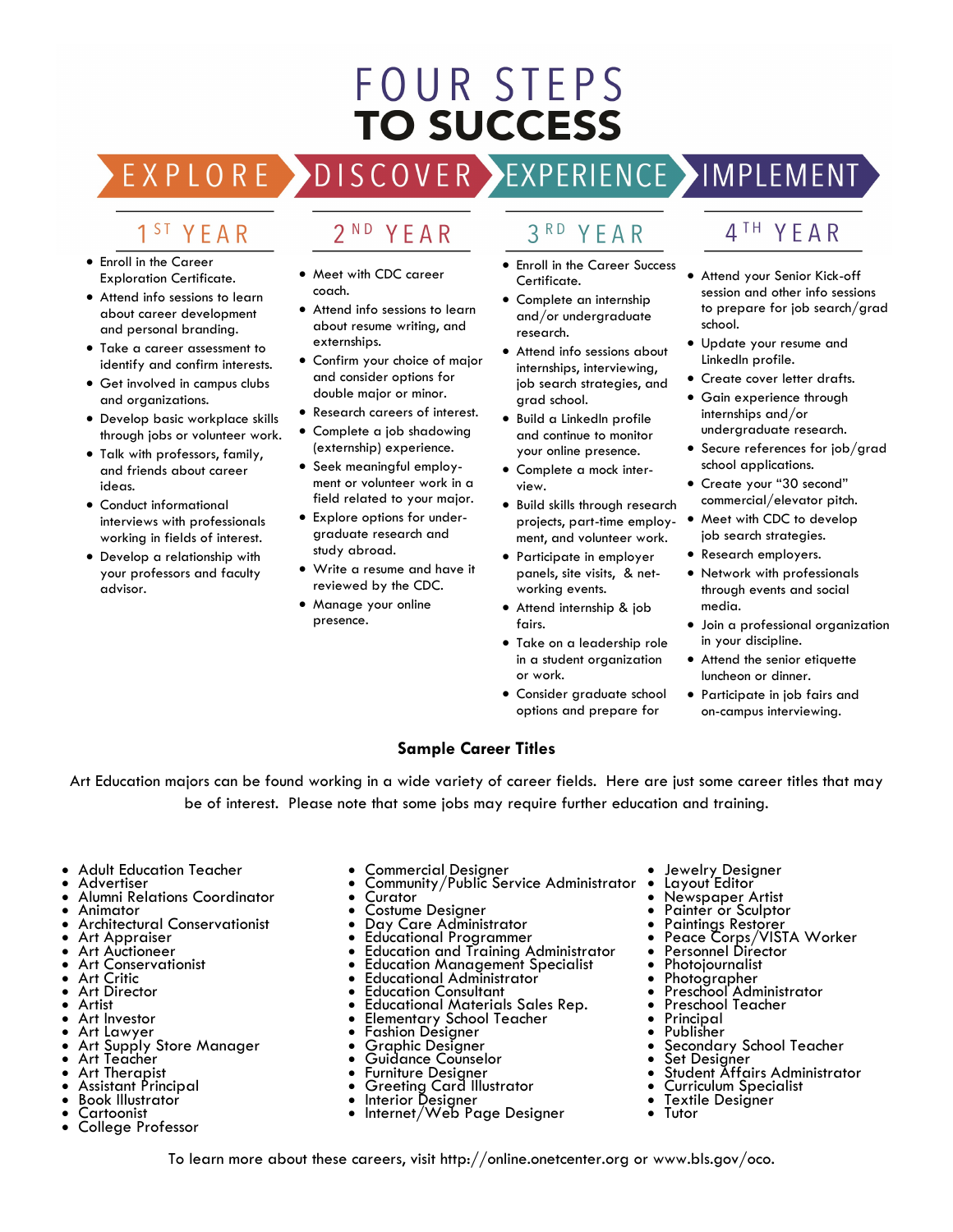### **Common Internship Sites and Employers**

Art Education majors often find internships and employment in the following industries.

- Public and Private Schools
- International Schools
- Art Galleries/Museums
- State and Federal Government Youth Services
- Colleges and Universities
- Community Centers/Non-Profit Organizations
- Educational Publishers
- Business and Industry

# **in** handshake

Handshake is the primary online resource for preparing and connecting students and alumni with employers. **www.kutztown.edu/handshake**

### **Useful Websites for Art Education Majors**

Whether you are researching related career fields, applying for internships or jobs, or planning to join a professional association, these websites are for you!

#### **Industry/Employment Information** PA Department of Education www.pde.state.pa.us NJ Department of Education www.state.nj.us/education Education Week www.edweek.org WOOLOO www.wooloo.org Art & Art Deadlines **Job/Internship Search Sites** PA-REAP www.pareap.net PA-Educator.net www.pa-educator.net US-REAP www.usreap.net Teachers-Teachers www.teachers-teachers.com Southern Teacher's Agency **Professional Associations** PA School Board Association www.psba.org American Federation of Teachers www.aft.org PA State Education Association www.psea.org www.arteducators.org

www.artandartdeadlines.com

Res Artis www.resartis.org

**TransArtists** www.transartists.org Education Job Page www.nationjob.com/education

www.southernteachers.com

School Spring www.schoolspring.com

K-12jobs.com www.k12jobs.com

School-Jobs www.school-jobs.net

LinkedIn Jobs www.linkedin.com/jobs National Art Education Association

National Education Association www.nea.org